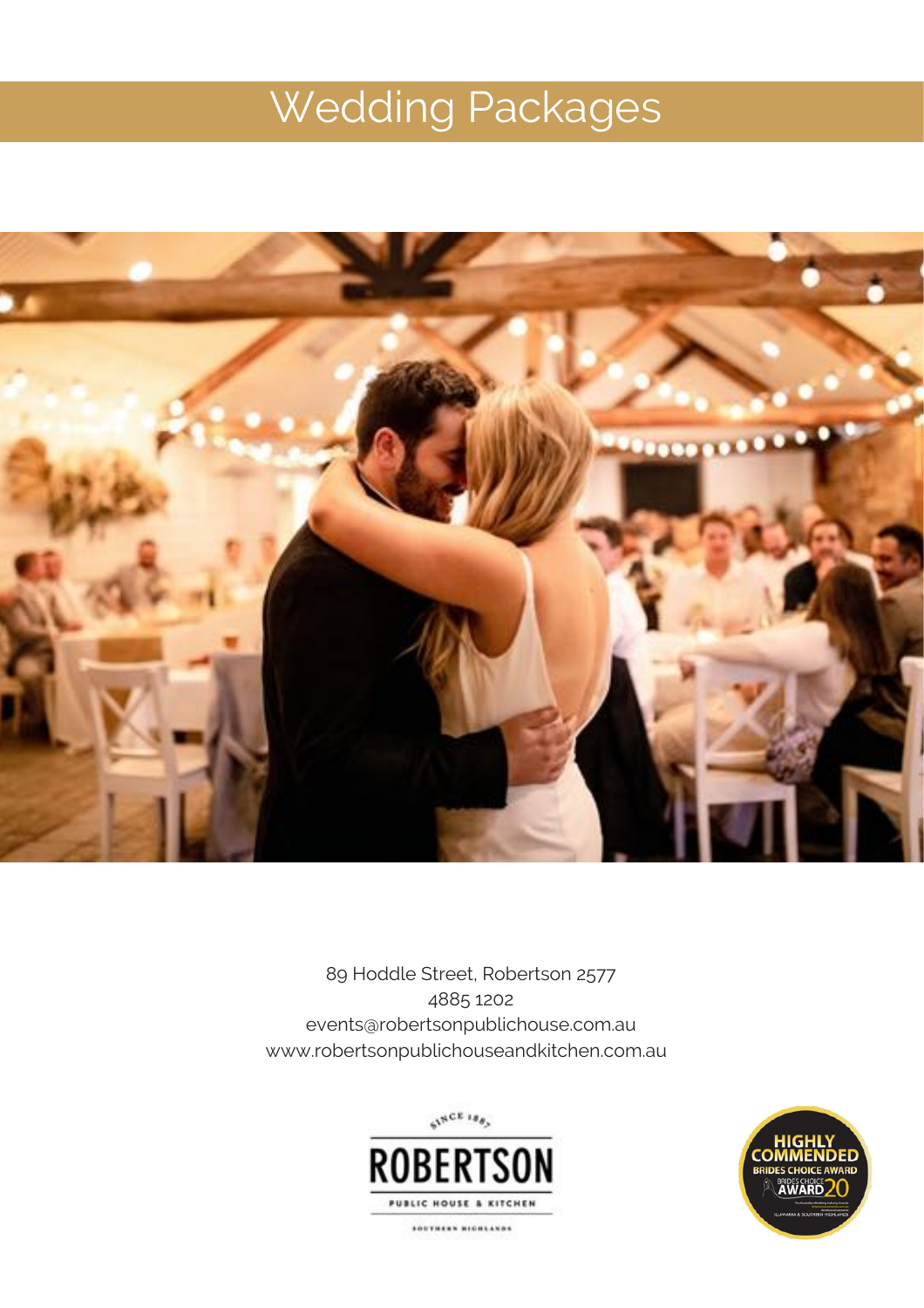# Hotel Information

Located in the quaint town of Robertson in the Southern Highlands, Robertson Public House and Kitchen offers a beautiful rustic setting for your special occasion.

If you like the idea of the ease and simplicity of having your ceremony and reception in one location, we have you covered.

You can hold your wedding ceremony onsite in our private garden setting or we can arrange the use of a stunning 75 acre estate a short 8 minutes drive away. There are also other ceremony options within a close proximity as outlined in the package.

Our function room is filled with character and includes exposed wooden beams, festoon lighting, large wood fireplace and band stage and can accommodate 100 for a sit down and 150 for a cocktail style wedding.

The hotel also has four newly renovated accommodation rooms with shared facilities onsite that can be booked out for your wedding weekend. The rooms can accommodate up to 11 people and is the perfect space to get ready for your wedding day or for family and friends to stay the night.

We can also assist you with additional accommodation recommendations in the area and transport, and offer you and your guests a relaxed and professional experience from start to finish.

Our packages have been designed to make your wedding as affordable yet beautiful and simple as possible and can all be tailored to suit your needs.

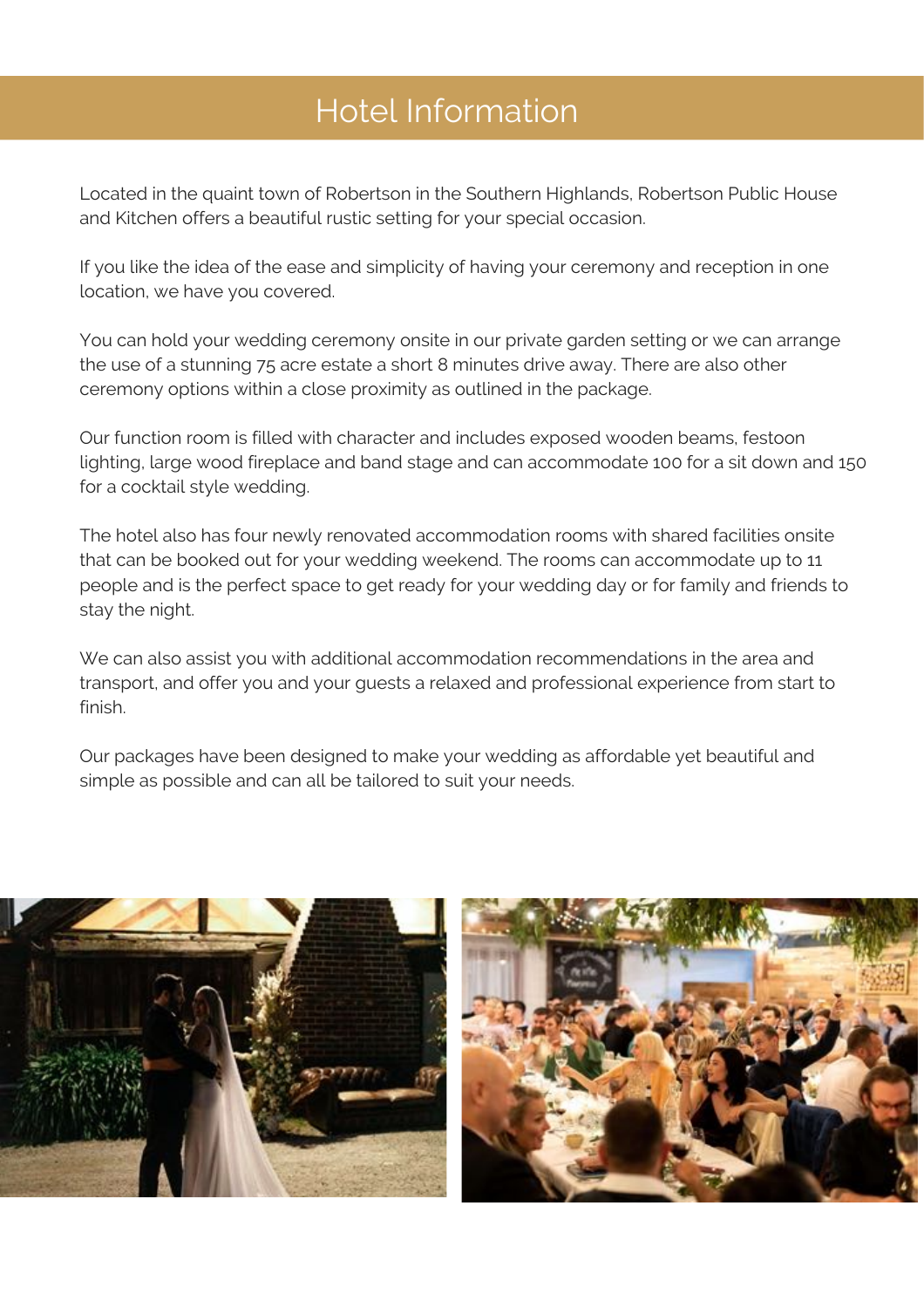## Ceremony Packages

We have two wedding ceremony options to choose from:

#### **Garden Ceremony \$500.00**

- Onsite private rustic garden setting
- Wet weather back up on our covered deck
- Wooden arbour
- 40 white folding chairs
- Signing table and two chairs

#### **Private Acreage** \$1200.00

- Access to a beautiful private property with views down the escarpment to hold your wedding ceremony and photos
- Arbour
- 40 white folding chairs
- Signing table and chairs
- Wet weather back up of the covered deck at the hotel

#### **Other local options:**

- The Secret Garden is located just 10 minutes away in Wildes Meadow. The location offers a gorgeous array of garden settings for your ceremony that will give you the flexibility to design your perfect day and also provide you with some unique photographic opportunities.
- Bodycotts Lane Fitzroy Falls is a beautiful setting for ceremonies set on 10 acres of stunning park like gardens.
- Robertson Anglican Church is cute character filled country church located directly across the road the hotel.
- We can organise drinks and canapes or grazing platters for your guests for the period between ceremony and reception when you head off to get photos. These can be served in the Winston Bar which flows out to our deck and beer garden.



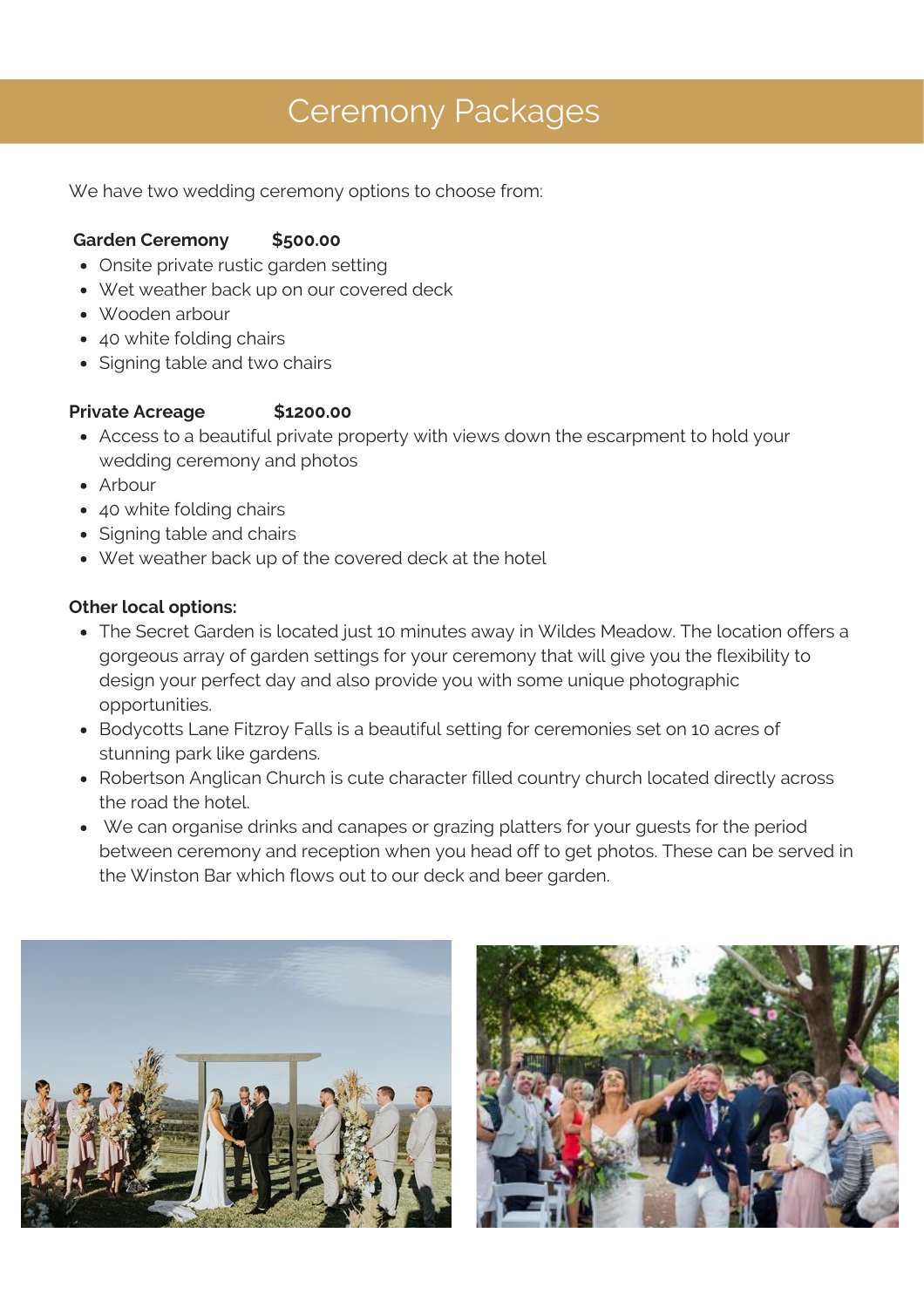## Reception Packages

#### **Package Option 1 \$115.00 per person**

• 2 course meal including entrée and main course, wedding cake served on platters to the tables, tea and coffee station (wedding cake individually plated and served with cream and berry coulis - additional \$5.00 per person)

- ƽ 5 hour beverage package including selection of beers, house wines, sparkling and soft drinks
- ƽ White linen tablecloths and napkins
- ƽ Table decorations including the following: table runner, wooden slab, tealight holders, mason jars or vases for flowers, table menus
- ƽ Cake and gift tables or wine barrels
- ƽ Glass wishing well and white wooden easel
- ƽ Festoon and fairy lights throughout the room and band stage

#### **Package Option 2 \$129.00 per person**

• 3 course meal including entrée, main course and dessert, wedding cake served on platters to the tables, tea and coffee station

- ƽ 5-hour beverage package including selection of beers, house wines, sparkling and soft drinks
- ƽ White linen tablecloths and napkins

ƽ Table decorations including the following: hessian table runner, wooden slab, tealight holders, mason jars or vases for flowers, table menus

- ƽ Cake and gift tables or wine barrels
- ƽ Glass wishing well and white wooden easel
- ƽ Festoon and fairy lights throughout the room and band stage

#### **Package Option 3 \$115.00 per person**

- ƽ Grazing table to start
- ƽ Selection of 3 hot or cold canapes and 2 substantial canapes
- ƽ Wedding cake cut and served on platters, tea and coffee station
- ƽ 5-hour beverage package including selection of beers, house wines, sparkling and soft drinks
- ƽ Bar tables and stools and large tables clothed with white chairs
- ƽ Table decorations including the following: hessian table runner, wooden slabs, tealight holders, mason jars or vases for flowers
- ƽ Cake and gift tables or wine barrels
- ƽ Rustic wishing well and white wooden easel
- ƽ Festoon and fairy lights throughout the room and band stage



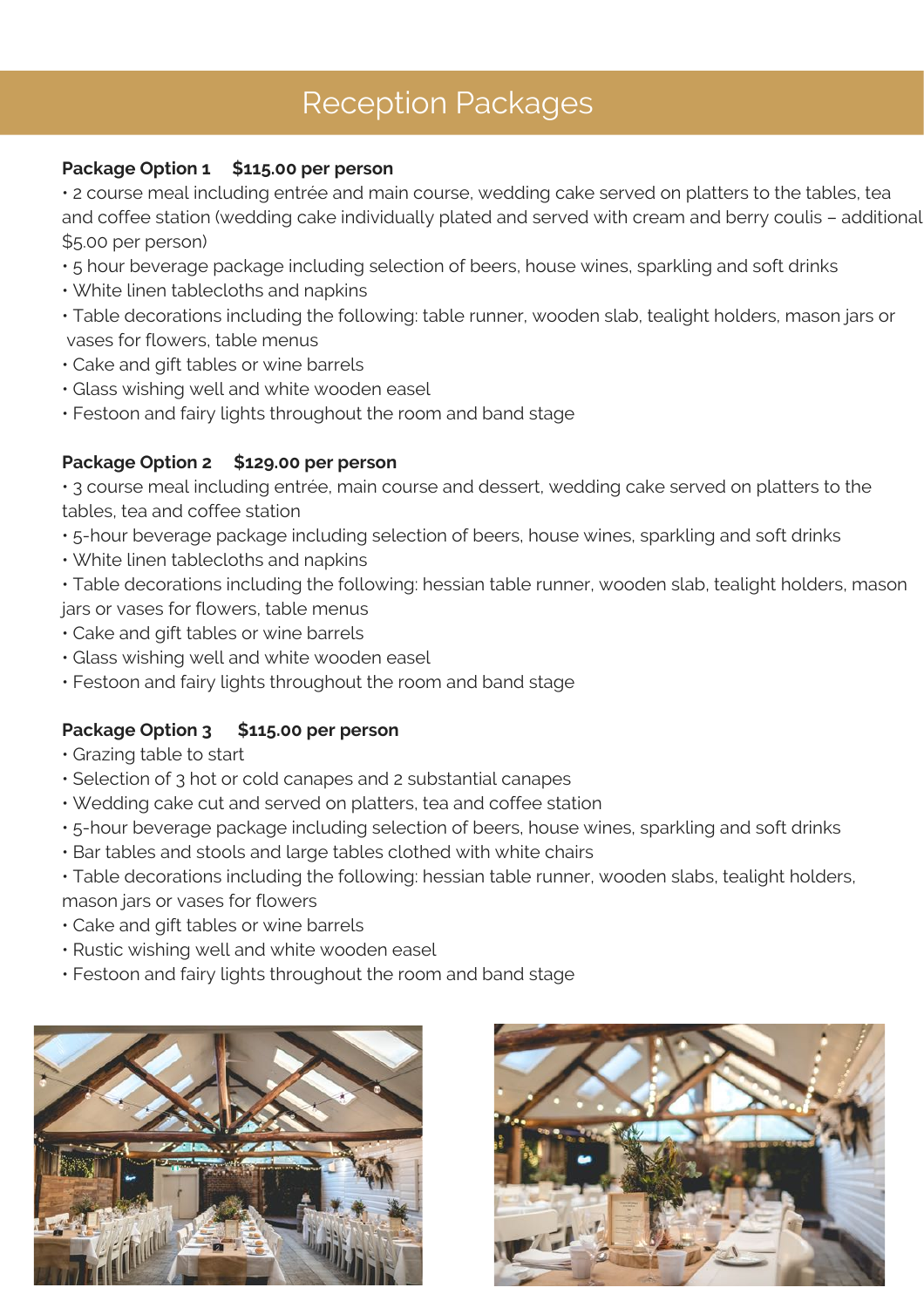# Sit Down Menus

#### **Entrees - alternate serve, select two**

Three Creeks gin and beetroot cured salmon with horseradish, citrus salad v, gf Mushroom arancini with truffle mayo, shaved parmesan v Pork rillettes with toasted baguette, fig jam Pumpkin and fetta ravioli with sage burnt butter sauce v Heirloom tomato, bocconcini, basil pesto v, gf Grilled prawns with avocado salsa, salmon caviar gf, df

#### **Main Courses - individually plated, select two**

Braised red wine beef cheek, Paris potato mash, honey braised carrots, greens and rosemary jus gf 350g Maugers sirloin, Robertson Paris mash, steamed greens, red wine jus gf Chicken supreme with potato gratin, steamed greens, salsa verde gf 280g spiced lamb rump, with roasted pumpkin, fetta, seasonal greens and pomegranate jus gf Herb crusted lamb cutlet with Dutch carrot, minted peas, beetroot and red wine reduction df Crispy skinned salmon with spiced carrot puree, blistered cherry tomato gf Potato gnocchi with wild mushroom ragu, thyme, shaved parmesan reggiano v

#### **Desserts - alternate serve, select two**

Choc orange mousse with honeycomb, candied orange gf Sticky date pudding with butterscotch sauce, vanilla ice cream Apple and rhubarb crumble with candied walnuts, vanilla ice cream Flourless chocolate cake with fresh berries, sherbet lemon dust gf Espresso panna cotta with coffee syrup, savoiardi

### Canape Selections

#### **Cold Canapes**

Three Creeks gin and beetroot cured salmon with horseradish cream, blinis Caramelised onion tarts v Roast pumpkin tart with Persian fetta and pine nuts v Blistered balsamic truss tomato with basil pesto v, gf Prosciutto wrapped asparagus with Persian fetta and citrus gf **Hot Canapes** Korean fried chicken Lamb kofta meatballs gf, df Vegetable spring rolls v, df Salt and pepper squid df, gf Moroccan chicken skewers df, gf **Substantial Canapes** Beef or fried chicken sliders df Prosciutto wrapped figs with gorgonzola and roasted walnuts gf Polenta chips with blue cheese sauce v Korean beef skewers with shallots and sesame gf, df Herb and parmesan crumbed Hoki with tartare sauce and lemon v

We are happy to cater for any specific dietary requirements your guests may have and tailor menus to suit. Please discuss your guests catering requirements your coordinator prior to the function.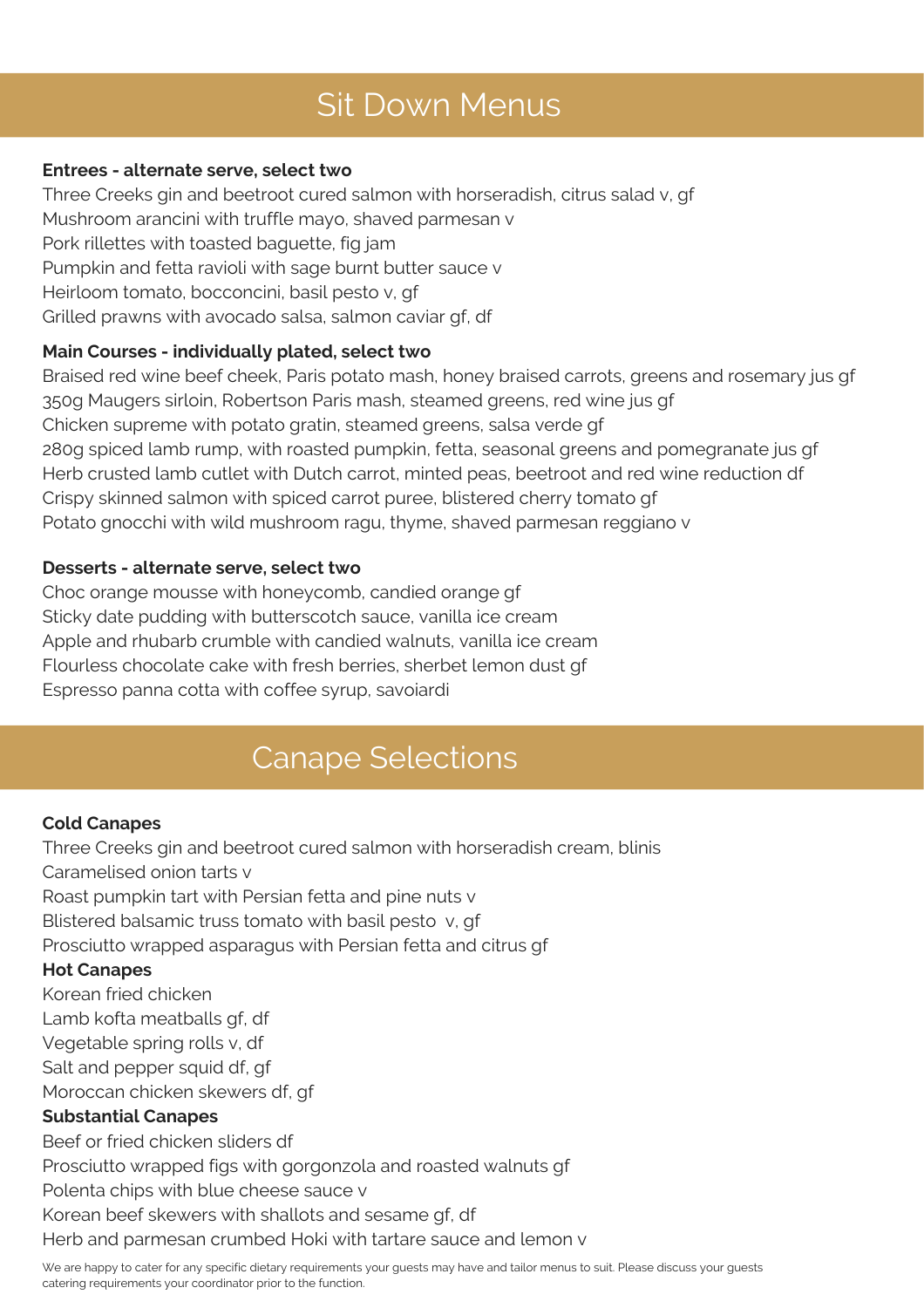#### **Pre Drink Platters**

**Grazing Platter** Cured meats House marinated olives Assorted cheeses Seasonal fruits Pickles, dips Sliced breads, crackers \$110.00 per platter Serves 12-14

#### Hot Food Platter

Vegetable spring rolls, Asian dipping sauce Korean chicken bites Spanish meatballs, garlic tomato sauce Parmesan herb crumbed fish, tartare mayo \$100.00 per platter Serves 12-14

#### Dessert Table Platters

Flourless chocolate cake with sherbet lemon dust Sticky date pudding with salted caramel sauce Warm Nutella stuffed doughnuts \$80.00 per platter Serves 8-10

**DJ** 5 hours \$550.00. Additional \$50 to MC the evening.

#### **Children's Meals**

Teenagers 13-17 \$35.00 per person Children 1-12 \$25.00 per person Chicken schnitzel (13-17 years) or chicken nuggets, chips and salad, ice-cream and soft drinks

**Contractor Meals** \$40.00 including main course and soft drinks



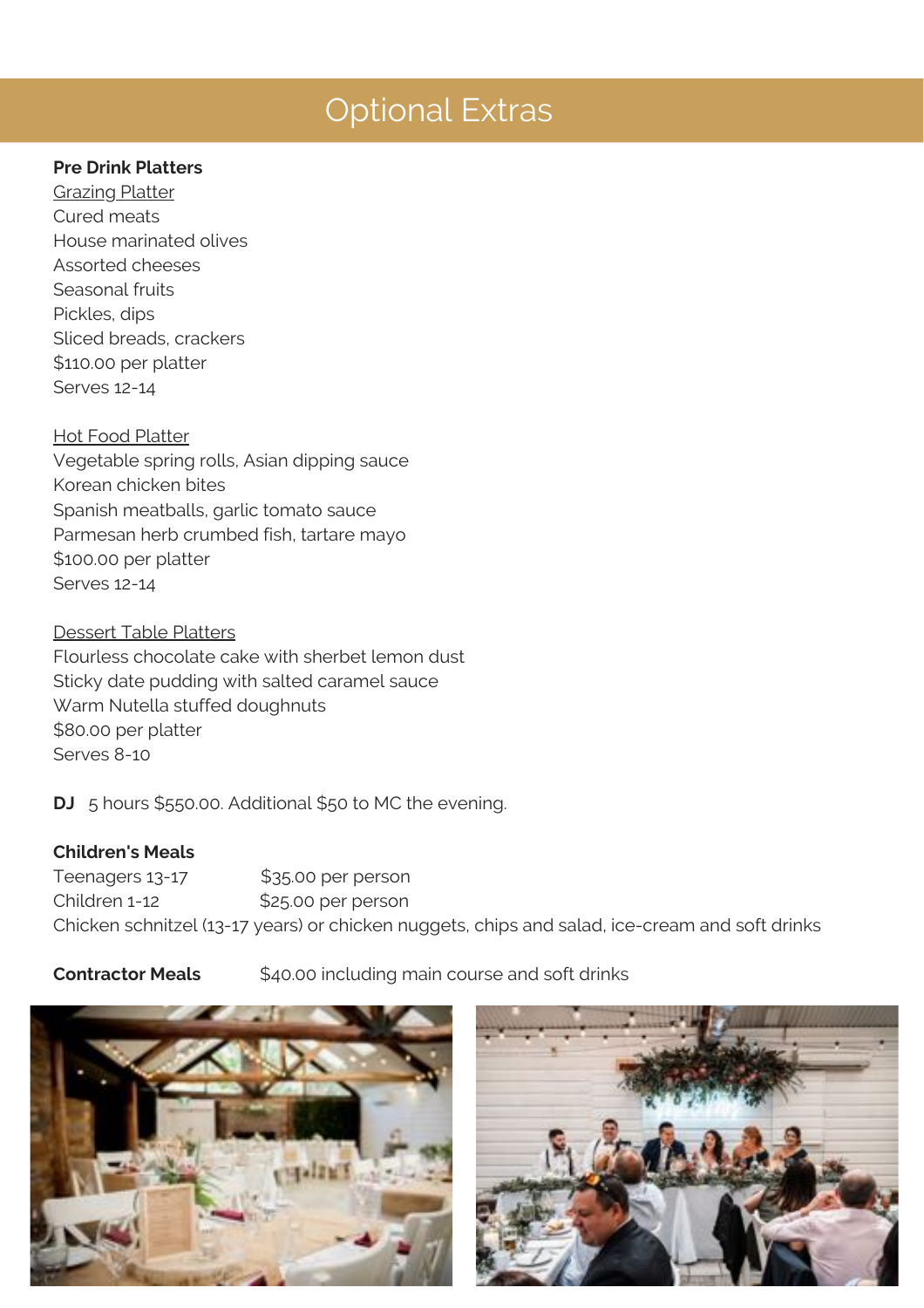# Beverages

#### **Package Inclusions**

Beverages available in the package include the following: Ate Sparkling Ate Sauvignon Blanc, Pinot Grigio, Deakin Moscato, Ate Shira^ Carlton Draught, Reschs Draught, Great Northern Mid, Tooheys New, VB Selection of soft drinks

#### **Premium Beverage Package (additional \$12.00 per person)**

Veuve Ambal Blanc de Blanc, Totara Sauvignon Blanc, S.H.W Chardonnay Cherry Tree Hill Cabernet Merlot, Head Shiraz Carlton Dry, Great Northern Mid, Southern Highlands Pale Ale (beers in standard package also included) Selection of soft drinks

## Room Hire and Specials

#### **Winter Special**

Book your wedding with us during June, July or August 2021 and receive the following extras complimentary:

- 20% off room hire

- Complimentary accommodation room for the night of the wedding
- Additional half hour of beverages

#### **Bridalwear Voucher**

Book your wedding with us for any date and receive a \$1000 voucher at Rain Bridalwear to put towards your wedding gown.

#### **Room Hire**

\$900.00

#### **Minimum Numbers**

Friday 60 adults

Saturday and Sunday 70 adults

\* Minimum numbers can be discussed with the Events Manager, depending on time of year and booking time frame.